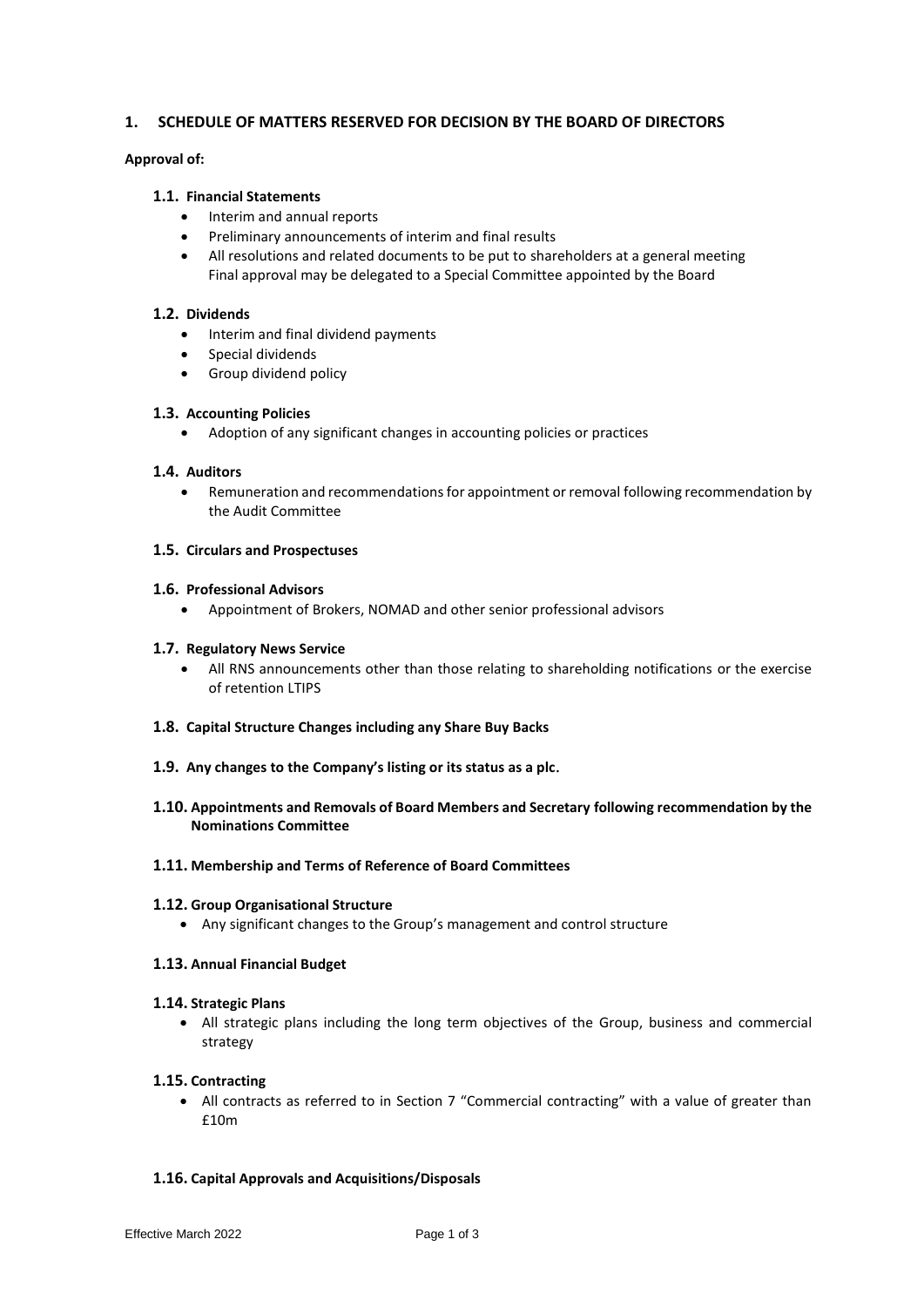- All corporate acquisitions (including investments into Joint Ventures and Associates)
- Any proposals to develop into new business sectors or geographical markets.
- All capital expenditure in excess of £500,000 whether budgeted or unbudgeted.
- All unbudgeted asset disposals in excess of £500,000.
- Any budgeted capital expenditure in excess of £100,000 specifically identified by the Board through the budget process, prior to entering into the relevant contract.
- All corporate or business disposals with a value of > £500,000.
- All decisions to cease to operate any material part of the Group's business.
- All overspends on capital expenditure items in excess of £500,000 or greater than ten percent of capital expenditure amounts previously authorised by the Board including budgeted items.
- For the avoidance of doubt, capital expenditure includes items being acquired which would be classed as "Right of Use" assets under IFRS16.

## **1.17. Property Transactions**

- All new leases whereby Hargreaves are the tenants, in the ordinary course of business, in excess of £500,000 in total cumulative value and more than 1 year in duration without an earlier break clause.
- Disposals of land which are due to make a loss of greater than £250,000.

## **1.18 Granting of security**

• Granting of security over any assets owned by Hargreaves. Excluding minor amendments to previously approved security.

### **1.19. Pension and Deferred Benefit Schemes**

• All changes to investment strategy, deficit payment schedules and liability management

### **1.20. Employee Share and Share Option Schemes, including retention LTIP schemes.**

• All changes and awards must be recommended by Remuneration Committee

## **1.21. Remuneration of Non-Executive Directors**

#### **1.22. Changes in remuneration for staff earning in excess of £100,000 basic salary**

• All changes must be recommended by Remuneration Committee

#### **1.23. Guarantees and Bonds**

- Guarantees of performance to be approved by the Board in accordance with section 4
- All bonds, bank guarantees, and bank indemnities in excess of £500,000
- All guarantees provided by plc in excess of £500,000

#### **1.24. Bank Borrowing Facilities**

- All new facilities (renewal of existing facilities on similar terms may be delegated to the Group Finance Director, subject to reporting to next Board meeting),
- All new asset financing facilities in excess of £5m. Facilities less than £5m may be approved by a sub-committee of the Board, constituted by the Chief Executive Officer and Group Finance Director, provided the minutes and resolutions are ratified at the next full Board Meeting.

## **1.25. Disputes, Litigation and Arbitration (excluding adjudication matters arising in the ordinary course of business)**

- Commencement or defence of litigation or arbitration where claimed damages are in excess of £100,000;
- Settlements of disputes, litigation or arbitration in circumstances where claimed damages are in excess of £100,000.